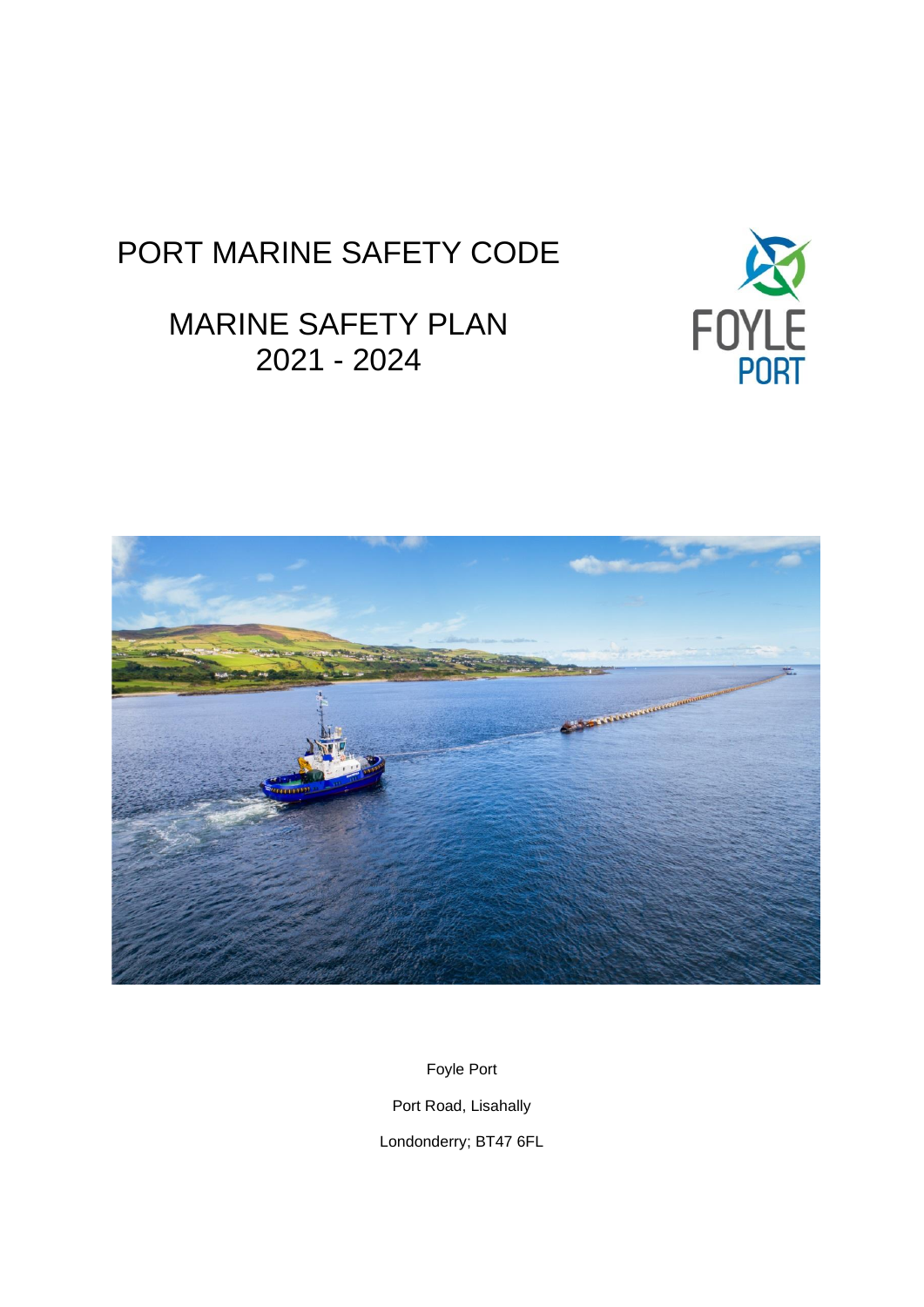### **Scope of the Port Marine Safety Plan**

As required by the Port Marine Safety Code (PMSC) Foyle Port will publish a Marine Safety Plan (MSP) every three years. The plan details how Foyle Port will conduct marine operations within the limits of their jurisdiction. It is the Policy of the LPHC as invested in them by the various Parliamentary Acts, to manage the navigable channel of Lough Foyle and the River Foyle as depicted by the port limits for their use on a safe, fair, reasonable, and commercial basis.

Foyle Port will undertake its role and responsibilities to ensure that, whenever possible, it provides efficient and effective services for the regulation of both commercial and leisure vessel movements in the Harbour, to ensure the safe and prompt transit of all such vessels through the Port.

This (MSP) covers marine activities within the confines of the Harbour limits over the period 01 Jan 2021 to 01 Jan 2024. All marine operations are managed by the Harbour Master and commits Foyle Port to undertake the management and regulation of marine operations (safe navigation) within the scope of its powers in a way that safeguards the port infrastructure, users of the port and the marine environment.

### **Marine Policies**

Foyle Port has published a number of policies, plans and statements in support of the Port Marine safety Plan. These include, but are not limited to:

- PMSC statement of compliance
- Navigational safety and environmental protection policy
- Marine Safety Policy
- Integrated management system policy
- Enforcement policy

A more comprehensive overview of the structure, management, and maintenance of the port's Marine Safety Management (MSM) and compliance with the PMSC are available in hard copy, upon request. In line with current policy, all the marine policies are reviewed annually.

#### **Safety Plan Elements**

#### *Local Ports Service (LPS)*

Foyle Port provide a 24-hour, 7 day Vessel a week LPS. Harbour Radio personnel do not carry out the functions of a Vessel Traffic System (VTS) operator. The system is a recording system, which can be utilised in the event of an incident or for the purpose of an investigation. Foyle Port has also established a functional Automatic Identification System (AIS) which is operated in accordance with internationally agreed guidelines

#### *Pilotage*

Under the provisions of the Pilotage Act 1987 Foyle Port is empowered to be a Competent Harbour Authority CHA for the provision of pilotage services. This requires the Port to "keep under consideration" what pilotage services need to be provided to secure the safe navigation of ships in their Harbour and its approaches. All marine Pilots are qualified in compliance with applicable legislative requirements and undertake continuous professional development (CPD).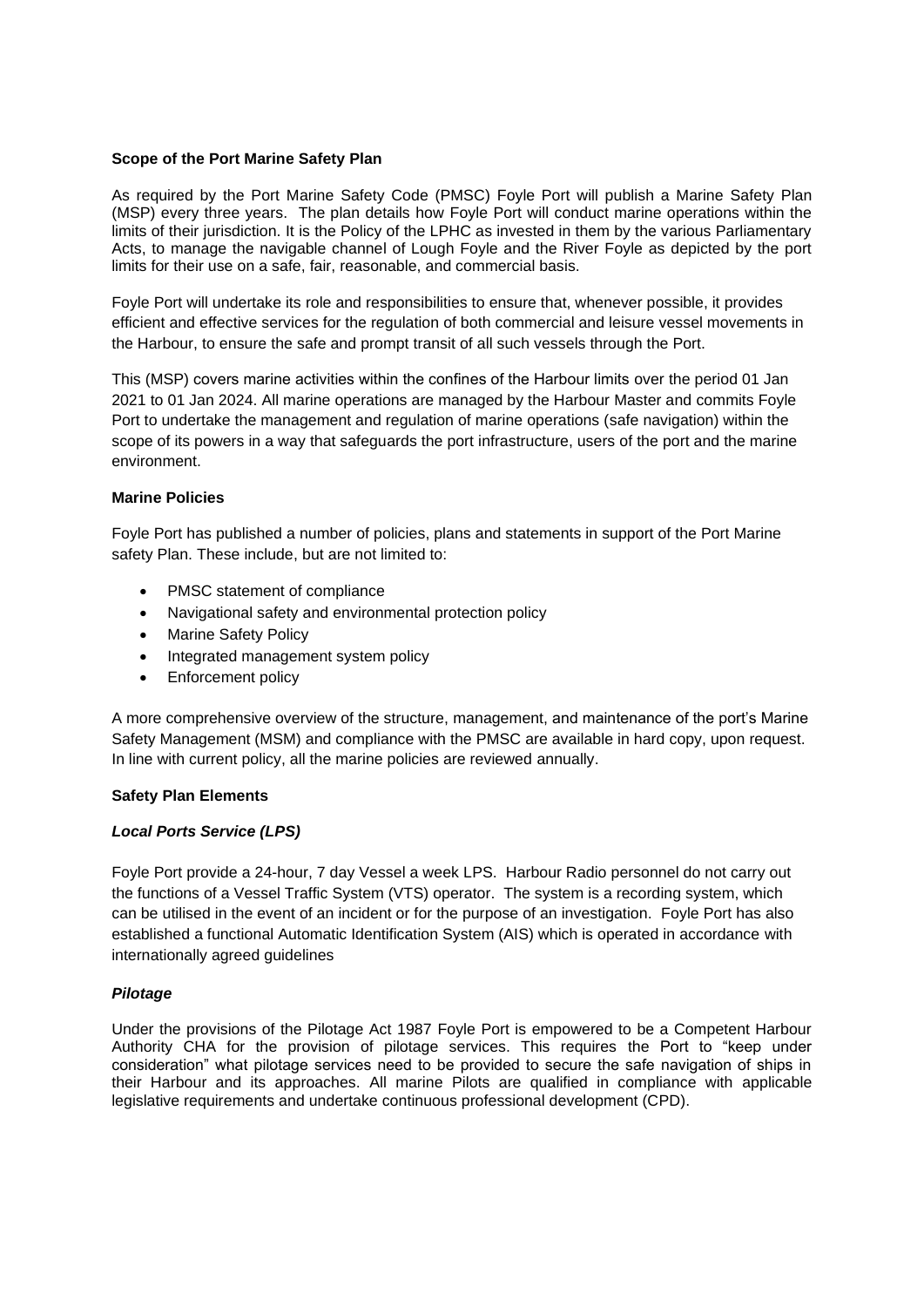# *Conservancy*

Foyle Port ensures its approaches and Harbour have an adequate depth for safe navigation of Port users, through a schedule of dredging which is determined by hydrographic surveys, that are undertaken in line with a defined schedule.

# *Hydrography*

The Harbour authority will use all appropriate means to find, mark and monitor the best navigable channel or channels in the Harbour. The authority will promulgate, as appropriate, relevant hydrographic information associated with its Ports and Harbours, including information relating to navigational hazards. All hydrographic surveys are carried out in line with the IHO Standards for Hydrographic survey and relevant code of practice.

# *Towage*

Foyle Port provides towage services through its tugs, which are operated in line with the towage guideline and regulations. All marine staff are qualified in compliance with applicable legislative requirements and undertake continuous professional development (CPD).

# **Monitoring and Review**

The Port Marine Safety Code states that the Safety Management System (SMS) should include a means of active self-monitoring to ensure that the system is functioning and meeting the organisations goals and objectives.

These records may include the following:

- Accident, incidents and near misses
- Grounding
- Aids to navigation
- Collisions
- Failed Moorings
- Pollution Incidents
- Towage incidents

The PMSC is audited by the Designated Person on an annual basis and three yearly by an external consultant. A formal audit report detailing performance is prepared and presented to the duty holder/board of commissioners. Special audits may also be commissioned by the Harbour Master should there be a significant change in operational procedures, or major accident or incident.

Foyle Port shall ensure effective processes and procedures are in place to maintain the Safety Management System. Foyle Port management team shall undertake a number of activities to ensure that continual compliance with the PMSC including regulatory & statutory obligations are met and all risks are assessed as ALARP.